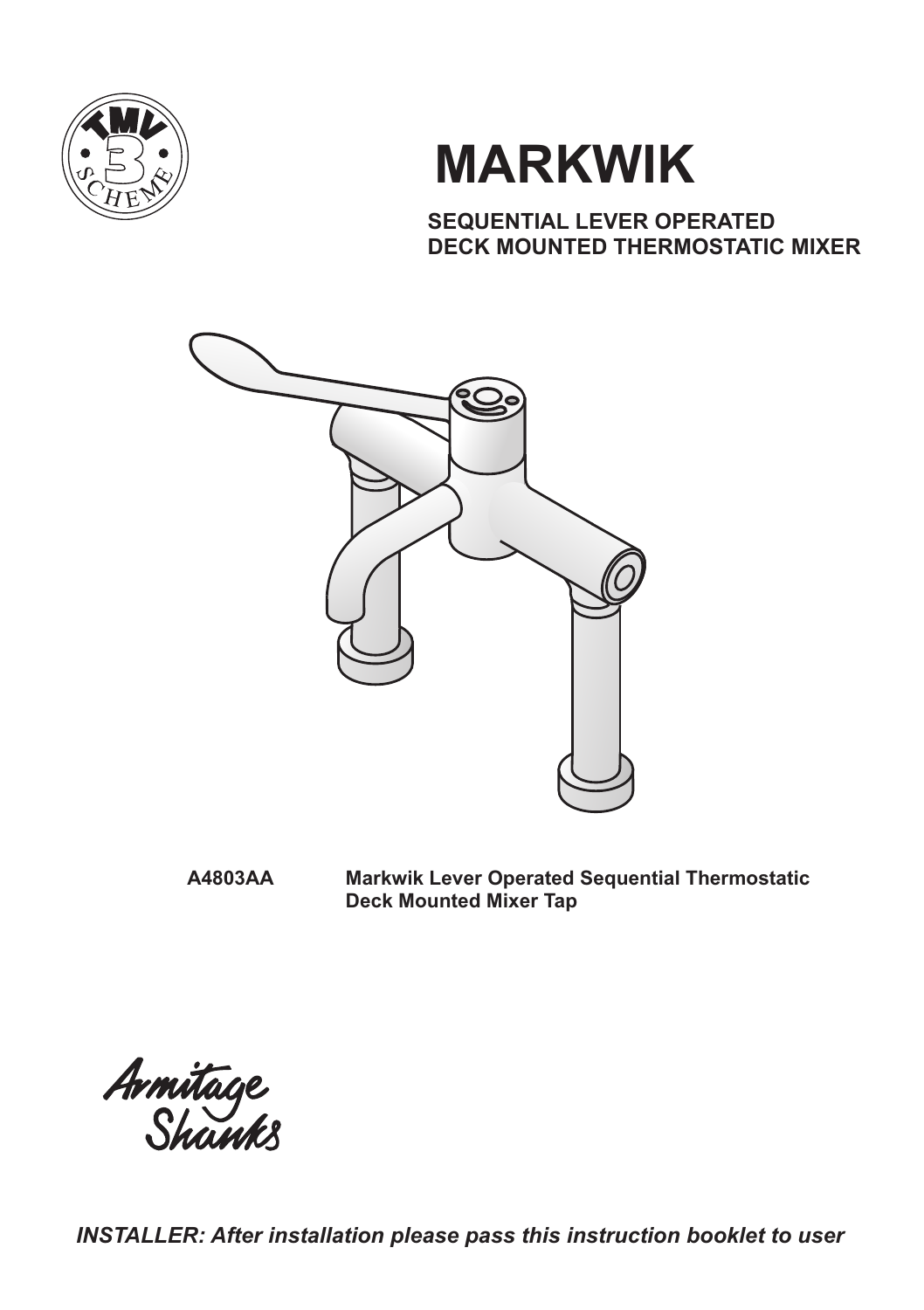**The fittings covered by this installation and maintenance instruction should be installed in accordance with the water regulations published in 1999\*, therefore Armitage Shanks would strongly recommend that these fittings are installed by a professional installer**

\*A guide to the Water Supply (Water Fittings) Regulations 1999 and the Water Byelaws 2000, Scotland is published by WRAS (Water Regulations Advisory Scheme) Fern Close, Pen-y-Fan Industrial Estate, Oakdale, Newport, NP11 3EH. ISBN 0-9539708-0-9

#### **DESCRIPTION 2**

This manual covers the A4803AA deck mounted, thermostatically controlled, sequential, lever operated mixer. This is designed to provide water from ambient cold up to a safe maximum temperature for hand washing.

It is intended to be on the tap deck of basins or the worktop housing inset basins.

The worktop thickness should be in the range 1 - 40 mm. Two holes, of diameter 30mm nominal, will be required to be cut in the worktop at centres of 200mm.

This mixing valve is supplied with integral isolating valves, strainers, check valves and flow regulators and is provided with a facility for thermal disinfecting of the cold inlet side and mixed water outlet.

The hot side of the body and the inlet are sleeved to ensure the body surface is maintained at a safe temperature when the fitting is in operation.

# **3 DIMENSIONS**



In healthcare applications the height of the fixation holes above the "waste appliance" should be selected to create the recommended "activity space" as defined in HTM64

**160**

**Figure 1 A4803AA Dimensions**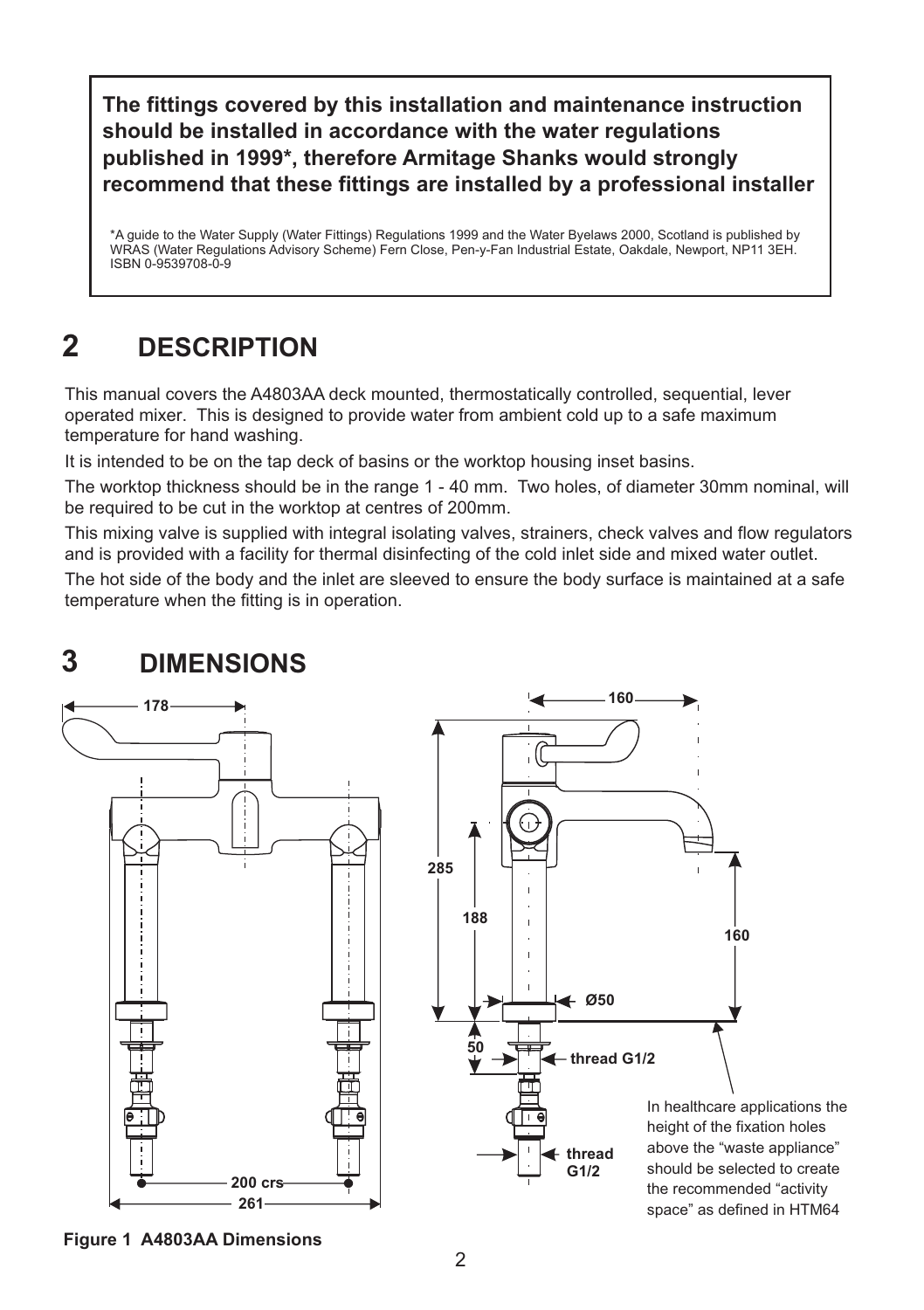# **4 SUPPLY CONDITIONS**

#### **4.1 INTRODUCTION**

This sequential thermostatic lever operated mixer is manufactured to the highest standards and has approval to TMV3 which permits it to be installed in healthcare establishments such as hospitals, nursing homes and residential care homes. When installed in healthcare establishments the supply conditions detailed in Table 1 must be observed and the commissioning and servicing requirements detailed on section 7 & 8 must be followed.

For other installations this is not a requirement.

### **4.2 SUPPLY PRESSURE REQUIREMENTS**

This mixer is designed to be installed on all types of plumbing systems.

Hot and cold water supply pressures should be reasonably balanced, however, the mixer will function within specification on unequal pressures up to 5 :1.

The mixer has integral isolating valves which permit servicing of the strainer, check valve/flow regulator & thermostatic cartridge. They are also used for thermal disinfection.

The minimum pressure for the correct thermal operation is 0.2 bar. However, in order to achieve an acceptable flow performance at very low pressures it may be necessary to remove the combined check valve and flow regulators (10) and replace them with simple check valves (19) to facilitate thermal disinfection *(see section 12 figure 13)*.

### **4.3 HEALTHCARE ESTABLISHMENTS**

In accordance with the NHS model engineering specifications DO8 this valve has approval for the following applications:-

| High pressure | - HP  | - WE |
|---------------|-------|------|
| Low pressure  | - I P | - WE |

|                                  | .                                 |                                  |
|----------------------------------|-----------------------------------|----------------------------------|
| Operating pressure<br>range      | High<br>pressure                  | Low<br>pressure                  |
| Maximum static pressure - Bar    | 10                                | 10                               |
| Flow pressure hot and cold - Bar | 1 to 5                            | $0.2$ to 1                       |
| Hot supply temperature *         | $55^{\circ}$ C to 65 $^{\circ}$ C | $55^{\circ}$ C to $65^{\circ}$ C |
| Cold supply temperature          | $5^{\circ}$ C to 20 $^{\circ}$ C  | $5^{\circ}$ C to 20 $^{\circ}$ C |

*For this type of application the following supply conditions must apply:*

**Note:**

**Fittings operating outside the conditions cannot be guaranteed by the scheme to operate as TMV3.**

**\*52°C absolute minimum can be used but not recommended**

#### **Table 1 Supply conditions for healthcare establishments**

Effectively this means: Differential between HOT and COLD inlet temperatures ( ∆t ) must be 32C° min and 60C° max Differential between HOT inlet temperature and MIXED temperature ( ∆t ) must be 11C° absolute minimum but > 14C° preferred *See 7.3 Audit checks on TMV's.*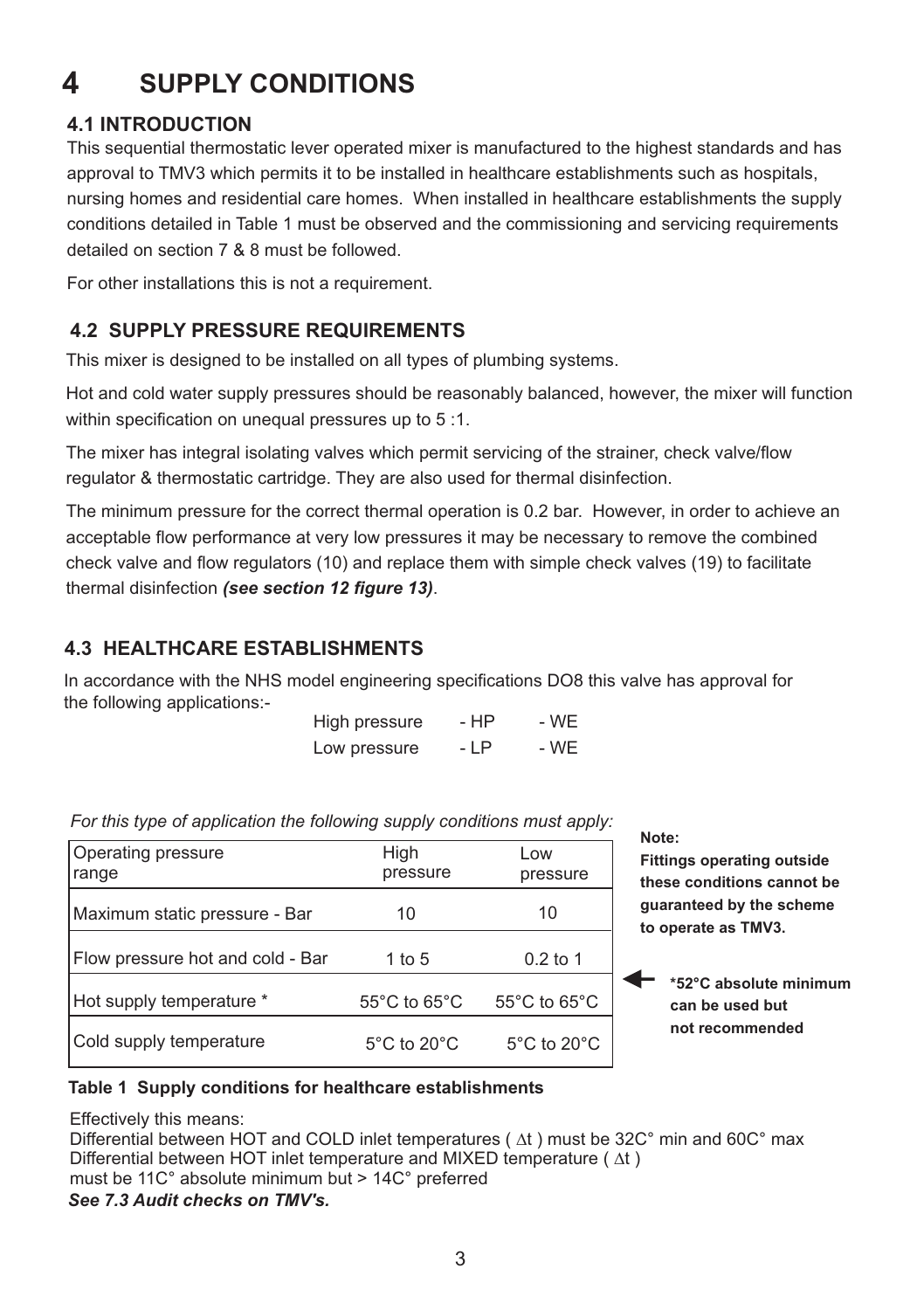# **5 INSTALLATION**

The A4803 is designed to be deck mounted on a countertop of maximum panel thickness 40mm.

Cut two holes of 30mm diameter, horizontally aligned to 200mm centres. Place the inlet tails through the tap holes and fit the backnuts and tighten to a torque of 25 Nm.

Connect the maintenance / disinfecting valves to the inlet tube using the integral compression fittings.

Connect the plumbing using  $G\frac{1}{2}$  swivel couplers.



**Figure 2 Installation - panel mounting**

### **FLUSHING USING THE PURGING KIT**

#### *IMPORTANT NOTE:*

*Before operating the product, it is strongly recommended to flush the pipe work to remove any residues or debris remaining after installation. A purge kit is available for this purpose. Fig 3*

A purging kit - A4556AA (not included) designed to flush out debris from the pipe-work after installation is available from Customer Care *(see section12)*

The following procedure should be used to flush the pipe work:

1.Close both isolating valves.

2.Remove both maintenance carriers as described in section 11.

3.Screw the purge kit bodies into both sides of product. Screw elbows onto the ends of the purge kit bodies.

4.Open isolating valves and allow water to discharge into a vessel.

#### *Note: suitable tubing can be push fitted onto elbows if required.*

5.Once system has been purged, reverse this procedure.

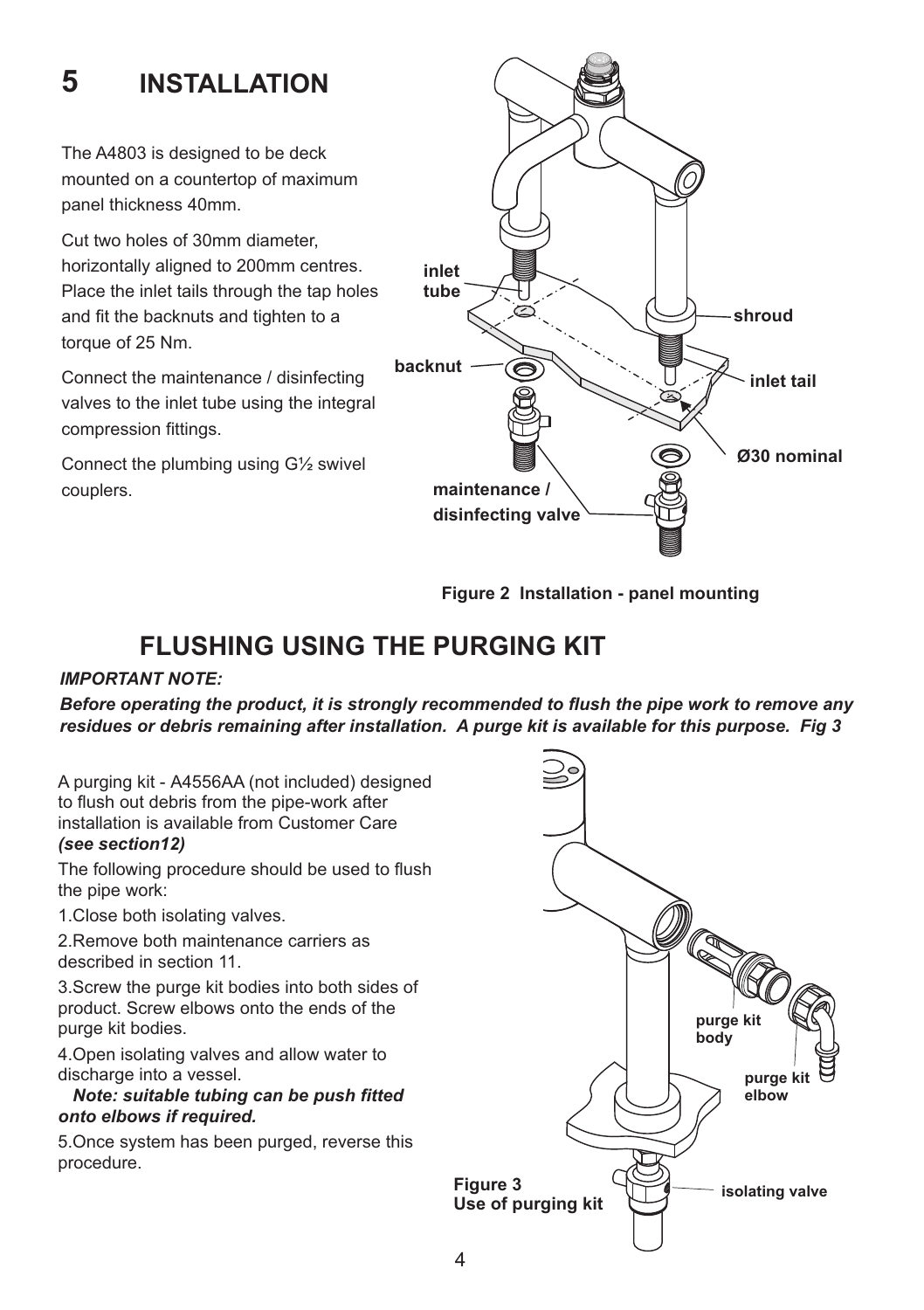### **FIXATION OF HANDLE**

- To prevent damage, mixers are supplied without the handle fitted. To fit **1** the handle first carefully prise off plastic protective cover from cartridge spindle & discard. (Use a small flat bladed screwdriver if necessary).
- The two rotational stop rings fitted to the spindle are factory set & **2** should only be removed when adjustment proves to be necessary. (Cartridge orientation may differ from that shown in this diagram).
- Ensure tab of upper stop ring is firmly against anticlockwise **3** rotation stop. If not rotate the spindle anticlockwise until it is. The cartridge is now in the fully open position. (If necessary, use the spline drive in the handle to rotate the spindle).



- **4** Fit handle to cartridge spindle as shown.
- **5** Fit handle screw & tighten with a 4mm Allen Key. Finally, fit cover cap to handle.
- Rotate handle clockwise to closed position. **6** Handle should stop in approximate position shown.



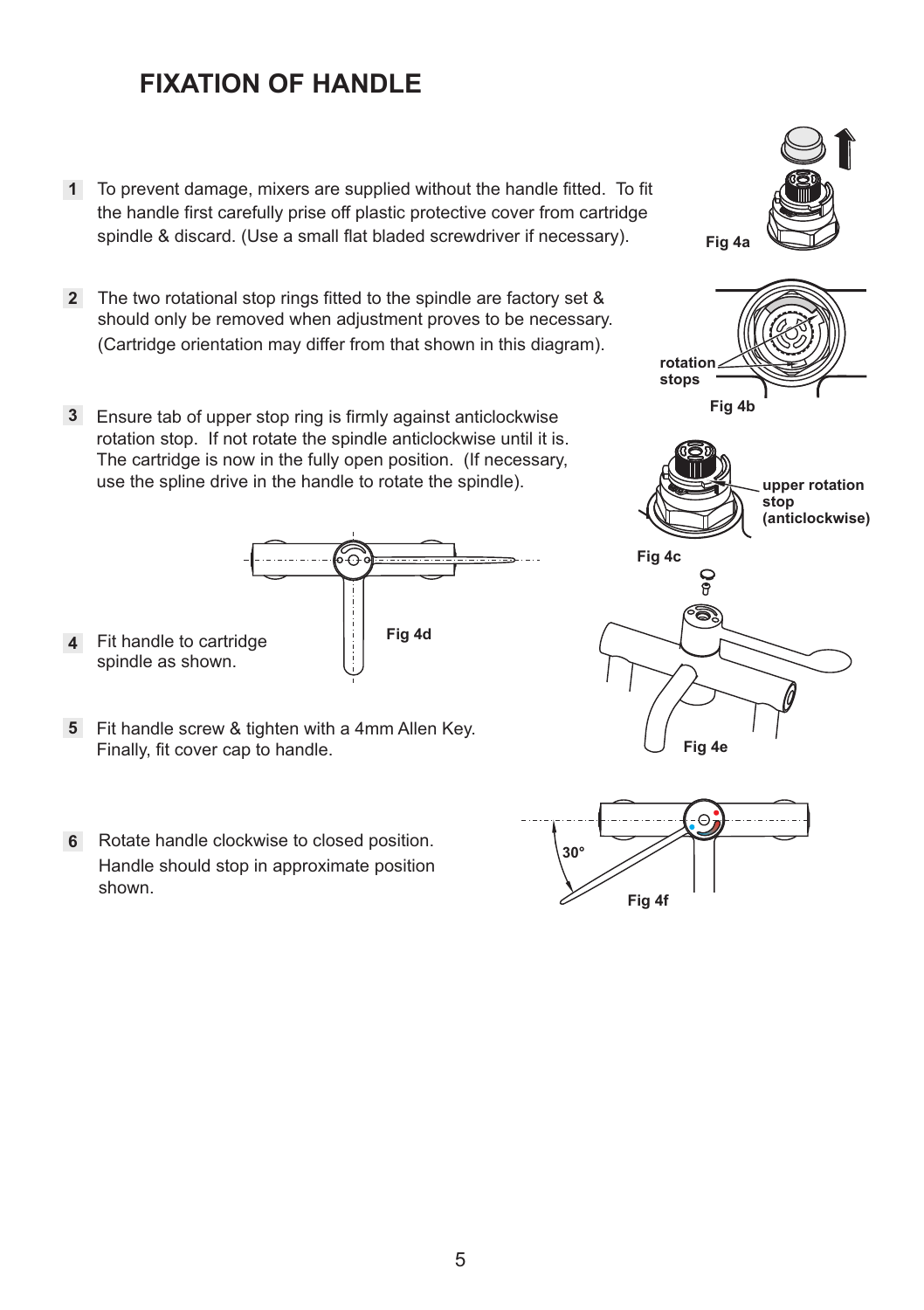# **6 OPERATION**



**Figure 5 Showing the handle control positions. As the handle is rotated anti-clockwise from the off position the delivered water progresses from cold through warm to the preset maximum temperature of approximately 41°C**

#### **7 COMMISSIONING AND AUDITS**

The following procedure should be conducted after installation to ensure the product is functioning correctly.

#### 7.1 The Purpose of Commissioning:

- $\bullet$  To confirm the correct designation of product versus application.
- $\bullet$  To confirm the correct supply water conditions for the product *l* installation.
- ◆ To confirm the correct supply water conditions for the product / installation.<br>◆ To adjust the mixed temperature if necessary to suit the water supply cond \* To adjust the mixed temperature if necessary to suit the water supply conditions of the installation.<br>\* To check the product is performing properly.
- 
- wTo check the product is performing properly. To start an audit log and record appropriate data.

**This product is factory set at 40 - 41°C with supplies of circa; 3 bar balanced pressure and temperatures of 17°C cold & 57°C hot** *(i.e. an inlet ∆t of 40 & a hot / mix ∆t of 17 ) C° C° For supply requirements, see 4.0 Water Supply Conditions.*

#### **7.2 Commissioning Process (see decision tree FC1)**

- 
- wwEstablish that the supply conditions are within the requirements outlined above. If not investigate. When conditions are acceptable record them, together with hot and cold temperatures. Establish ∆t.

Check the outlet mix temperature is within 41°C + / - 2°C, if not *(probably due to ∆t > 5C° difference to* factory setting) adjust appropriately. (see 9.1)

If mixed temperature is correct undertake an 'in field' cold water isolation (CWI) test: *(see 7.5 )*

Pass – restore supply and record mixed temperature,

Fail – *See 7.5 in-field 'Cold Water Isolation' test.*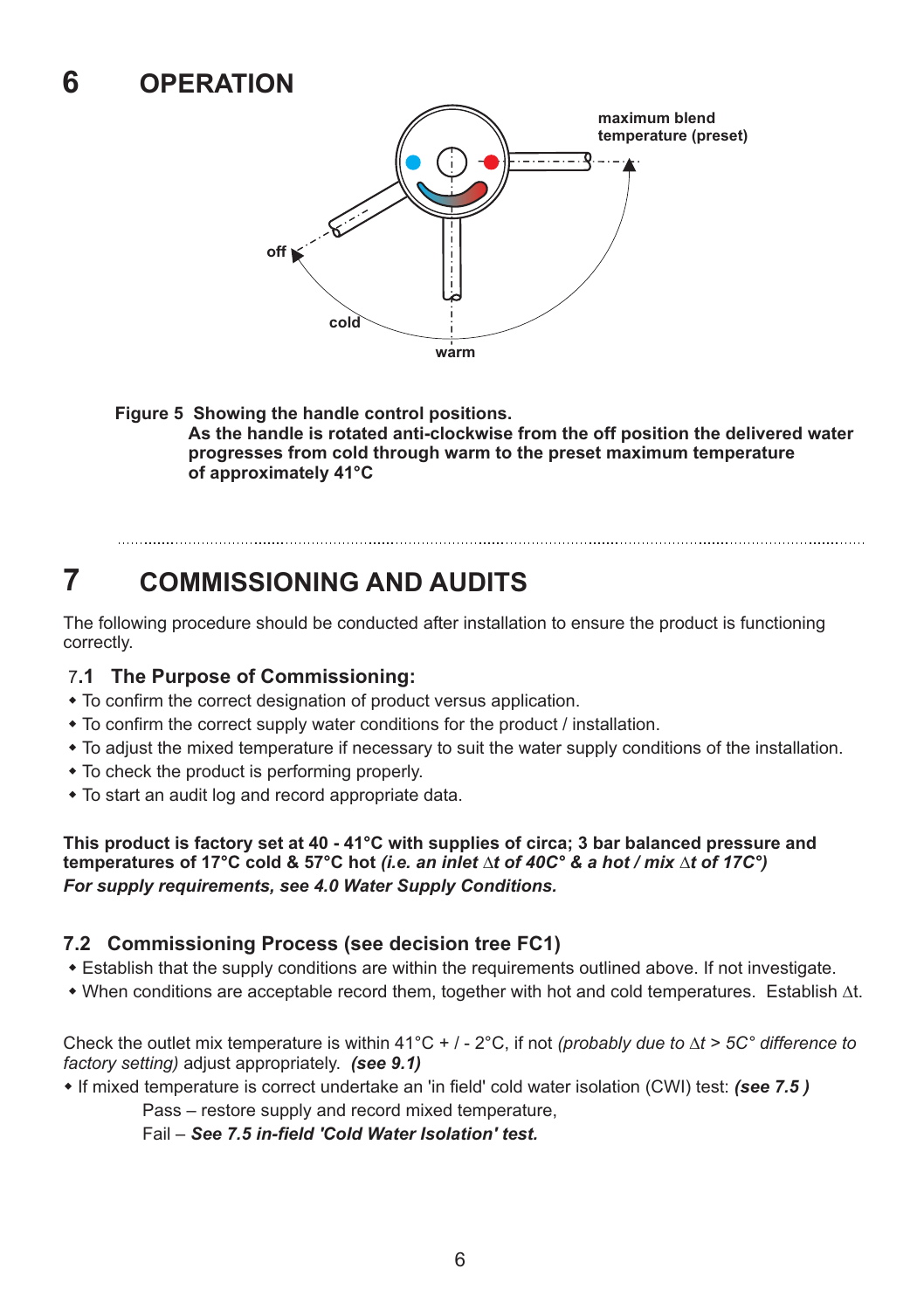### **7.2 cont. Commissioning process (decision tree FC1)**

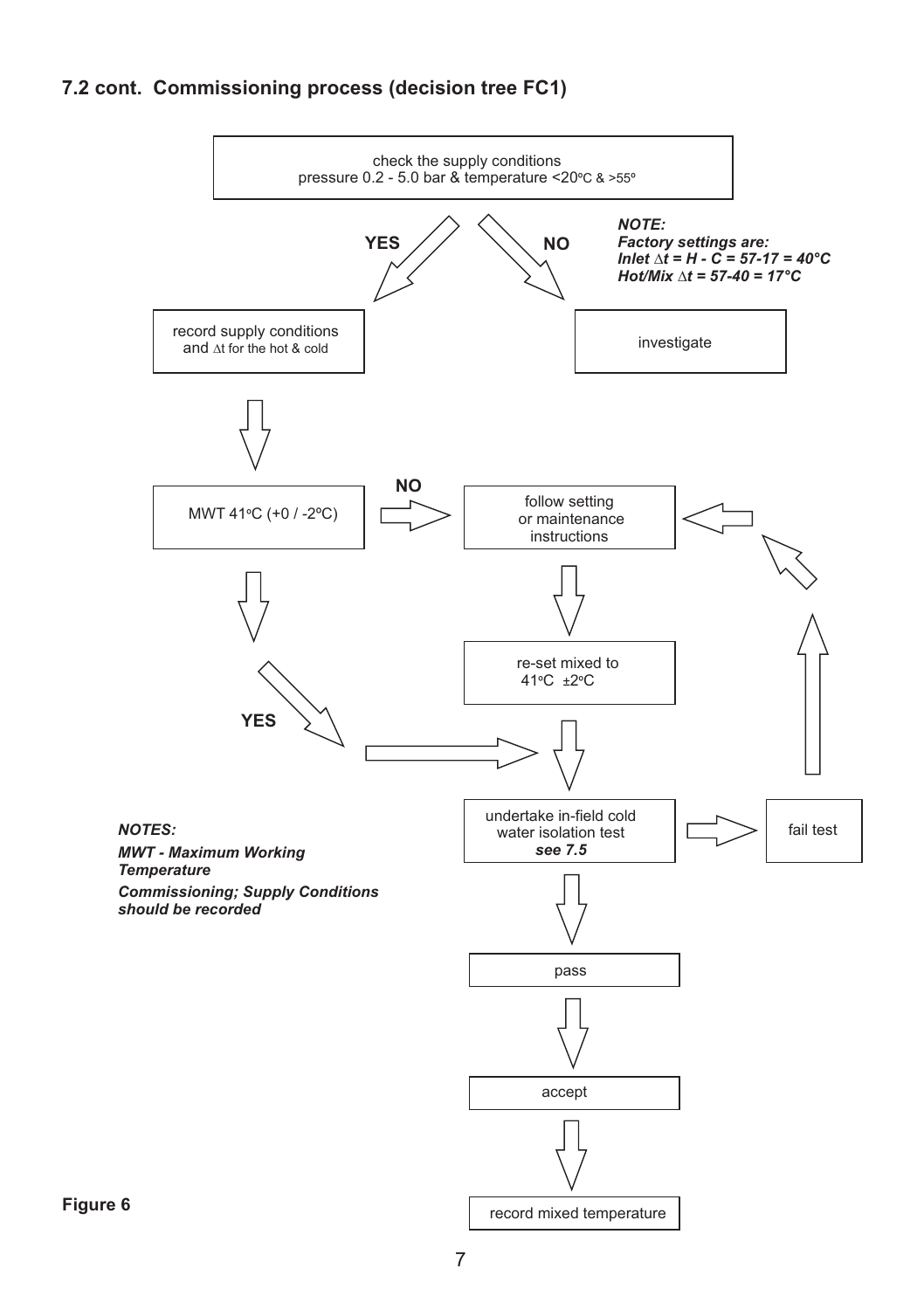#### **7.3 Audit Checks on TMV's**

The purpose of a performance audit of a product is:

- 
- ◆ To check the product continues to perform properly.<br>◆ To flag the need for the product to be adjusted due to supply condition changes or mechanism
- ageing.<br>◆ To ultimately identify the need for product maintenance.

*Note - Additionally these audits facilitate regular verification of the supply conditions in accordance with HTM 04 requirements. (See decision tree FC3)*

### **Audit of Supplies To Fittings (FC3)**

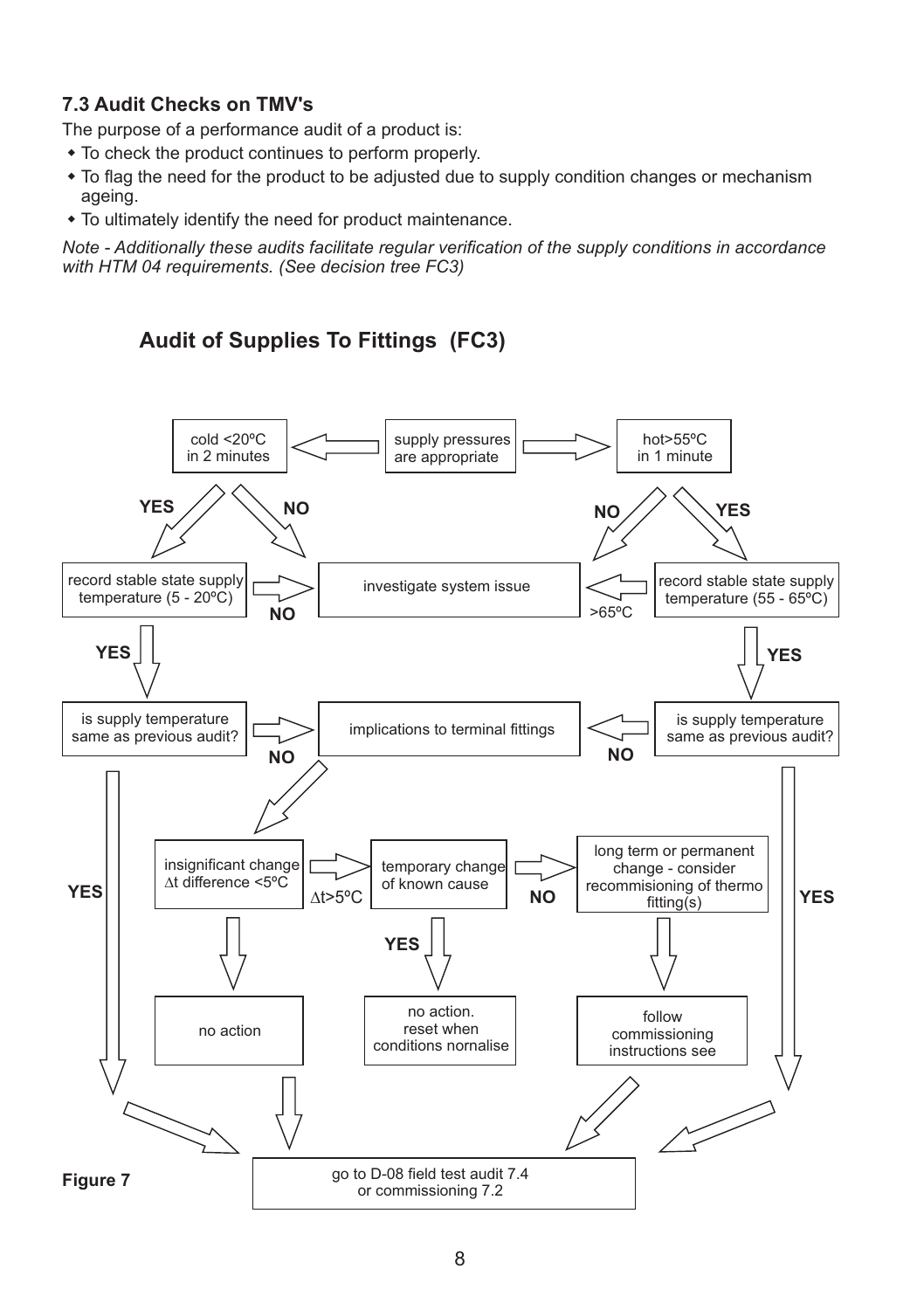#### **7.4 Audit procedure (see decision tree FC2)**

 $\bullet$  Verify the water supplies conditions are similar to when the product was commissioned i.e. inlet ∆t as previous + / - 5C°

*Note: If inlet ∆t change is > 5C° consider the cause of the change, If it is seen as a long term or permanent change, re-commission the product. However, if it is only a temporary change, retest when normal conditions* 

- w*resume.* If inlet ∆t differs from the commissioning ∆t by < 5C° carry out field 'cold water isolation' (CWI) test as D-08: 2009. (s*ee 7.5 in field*
- **Cold Water Isolation test failure.)**<br>• Pass restore the cold supply and move on to check the mix temperature.

*Note: If the product fails CWI test, refer to 7.5* 

and then re-commission the valve.<br>• Mixed Temperature is as commissioned ±2C°, Accept and record the temperature.

*Note: If mixed Deviation > ±2C° (1st instance) reset mix as instructions and redo the test from start. See 9.1 Adjustment of the mix* 

w*temperature.* 2nd & subsequent instances follow maintenance instructions.

#### **7.5 In-field 'Cold Water Isolation' (CWI) test.**

The isolating valve is located on the side of the maintenance/disinfection valves, normally below basin or vessel *(see fig12, section 11)*. Using a flatblade screw driver, the screw can be rotated 90° anti-clockwise to isolate the cold water supply.

Before commencing the CWI test, ensure:

- 1. The water supply conditions are met either: A. For commissioning a new product
	- *(see table 1, section 4).*
	- B. Or the inlet ∆t is within ±5°C to when the product was commissioned *(see 7.4)*.

### *NOTE It is important that the hot temperature is greater than 55°C*

2. Mixed water outlet temperature is correct *(see table 2, section 8)*.

### **Fitting Field Test Audit (FC2)**

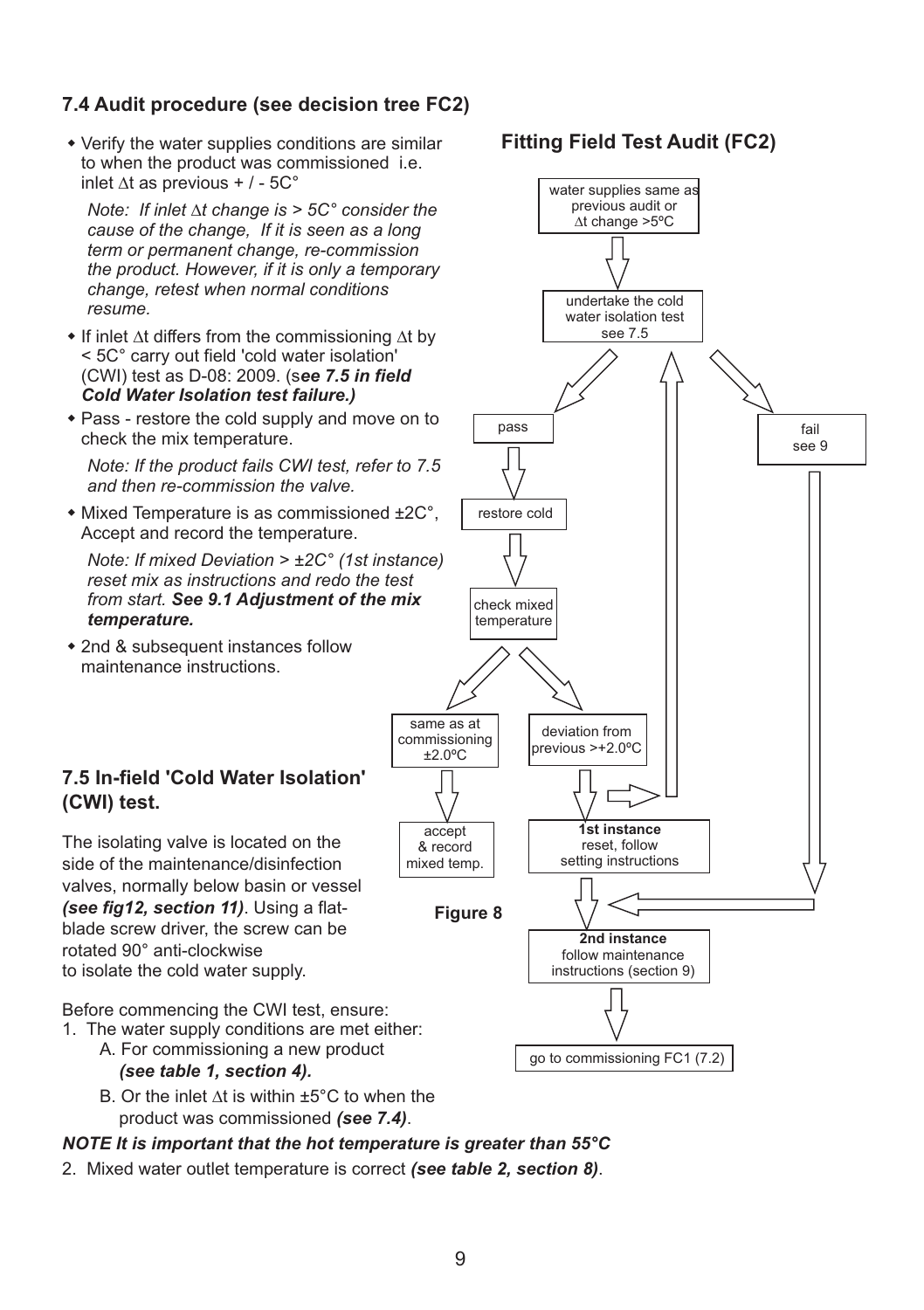To perform a CWI test, operate the product by rotating the lever fully to the right.

Then conduct the following procedure:

- 1. Record the steady state temperature of both hot and cold water supplies. Note the ∆t.
- 2. Record the temperature of the mixed water at the outlet.
- 3. Isolate the cold water supply (by rotating the isolating screw 90° & monitor the flow of water from the outlet.

If the flow ceases, CWI test passed:

1. Restore the cold water supply by rotating the isolator screw 90° clockwise.

2. Re-check the temperature of the stabilised mixed water at the outlet to ensure it is still correct. Accept & record mixed temperature.

If there is an ongoing flow of water from the mixed water outlet, then 5 seconds after CWI collect the discharging water into a measuring vessel for 60 seconds. To pass the CWI test the volume of collected water should be less than 120ml.

If the product fails CWI test, see FC2 *(see section 7)*. Follow product maintenance *(see section 9)* and servicing *(see section 8)* instructions.

# **8 SERVICING - TVM3 SCHEME**

The need for servicing is normally identified as a result of the regular performance auditing.

| Application | Maximum mixed water<br>temperature during<br>normal operation | Permitted maximum<br>temperature rise recorded<br>during site testing |
|-------------|---------------------------------------------------------------|-----------------------------------------------------------------------|
| Washbasin   | $41^{\circ}$ C                                                | $43^{\circ}$ C                                                        |

#### **Table 2 A guide to maximum temperature sets**

#### **8.1 FREQUENCY OF REGULAR SERVICING**

The purpose of servicing regularly is to monitor any changes in performance due to changes in either the system or the product. This may highlight the need to adjust either the supply system or the product. These products should be audited 6 to 8 weeks and again 12 to 15 weeks after commissioning. The results are to be compared against original commissioning settings.

If there are no significant changes at the mixed temperature outlet then a 6 monthly servicing cycle may be adopted. Otherwise, servicing checks should be carried out more frequently (e.g. every 4 months).

Follow the recommended auditing and maintenance procedures detailed in sections 7 & 9.

During servicing, note the following:

**1**. Repeat the procedure of recording and checking supply temperatures. (The same type of measuring equipment should be used)

**2.** If the temperature has changed significantly from the previously recorded valves, the following should be checked:

*a. All in-line or integral valve filters are clear of obstruction.*

- *b. All in-line or integral check valves are clean and working properly to prevent backflow.*
- *c. Any isolating valves are fully open.*
- *d. The thermostat is free of debris*
- **3.** When satisfied with the mixed outlet temperatures re-record the temperatures.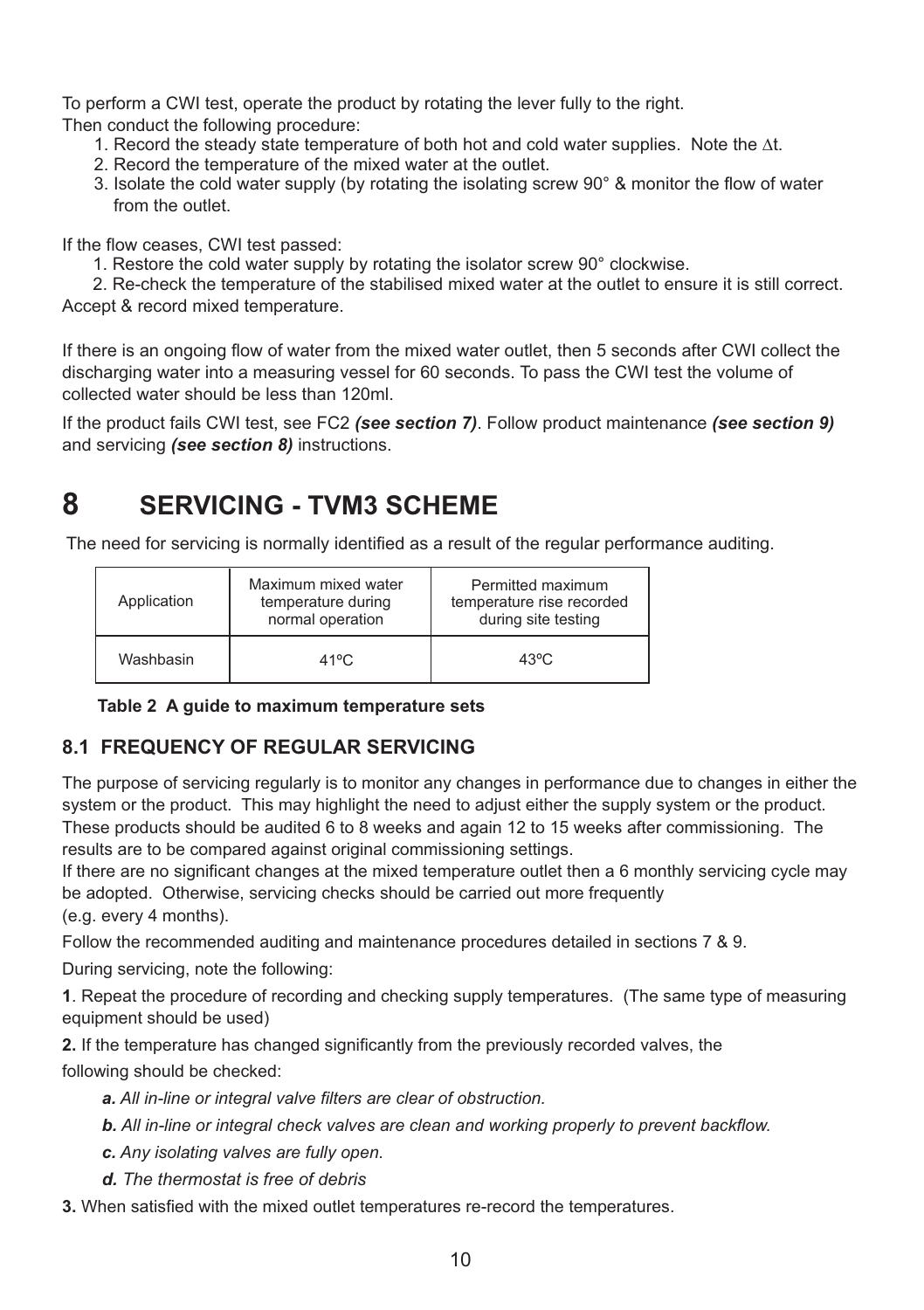# **9 MAINTENANCE**

When installed as a TMV3 application it is a requirement that the commissioning and maintenance procedures, detailed under 7 & 8, be carried out.

#### **9.1 Adjustment of the mix temperature:**

#### w*Note: Cartridge is factory pre-set at 40 - 41°C.*

- 1. Move the lever to the fully on (max) position.
- 2. Remove the lever by prising out the cover button and unscrewing the retaining screw using a 4mm Allen key.
- 3. Remove the upper Anti clockwise stop ring (slide off spindle).
- 4. Rotate spindle (using lever handle) to achieve correct mix temperature. (40 - 41ºC) Rotate clockwise to reduce and anti-clockwise to increase
- 5. Refit the upper stop ring against cartridge stop face.

*Note:1. This is the normal maximum temperature range for the product and as such there is a wide zone of spindle movement that gives this mix temperature. For best performance you should refit the stop at the first point of anticlockwise rotation that achieves the desired setting.*

*Note:2. If you are unable to achieve 40 - 41°C Max and you have the correct ∆t's it may be due to fine debris. See 9.2 Removal and inspection of cartridge.*

- 6. Upon successful completion of the temperature adjustment, conduct the *Cold Water Isolation (CWI) test (See 7.5)* to ensure product is working properly.
- 7. Refit the lever and record the mix temperature.

### **9.2 Removal and inspection of cartridge**

parameters (see table 1), if the fitting malfunctions or should the test results fail to fall within the specified limits consider replacing the cartridge with a new one. *See 9.3 Important notes on debris.* After checking that supply conditions are within the specified

Isolate the fitting by turning the isolating valves 90° anti-clockwise (viewed facing the iso-valve).

Remove the lever handle as described in 9.1. Unscrew the cartridge from the body with a 36mm a/f deep socket. Inspect cartridge for damage.

Replace cartridge if necessary and reassemble cartridge into body.

The replacement cartridge should be tightened to a torque of 15Nm. (To re-secure the cartridge we recommend the use of Permabond A011 or equivalent applied to the thread of the cartridge)

Replace lever handle *(see sect 5)* and reinstate the supplies.

After fitting the new cartridge start the test procedure from the section on commissioning.

- \* Redo the Cold Water Isolation *(CWI)* test *(See 7.5)*.
- Once satisfied with the CWI test, re-check and if necessary, adjust the maximum mix temperature,
- see *(See 9.1).*<br>• Record the mix temperature.



**Adjusting the pre-set temperature**



**Figure 10 Exploded view showing sequential cartridge**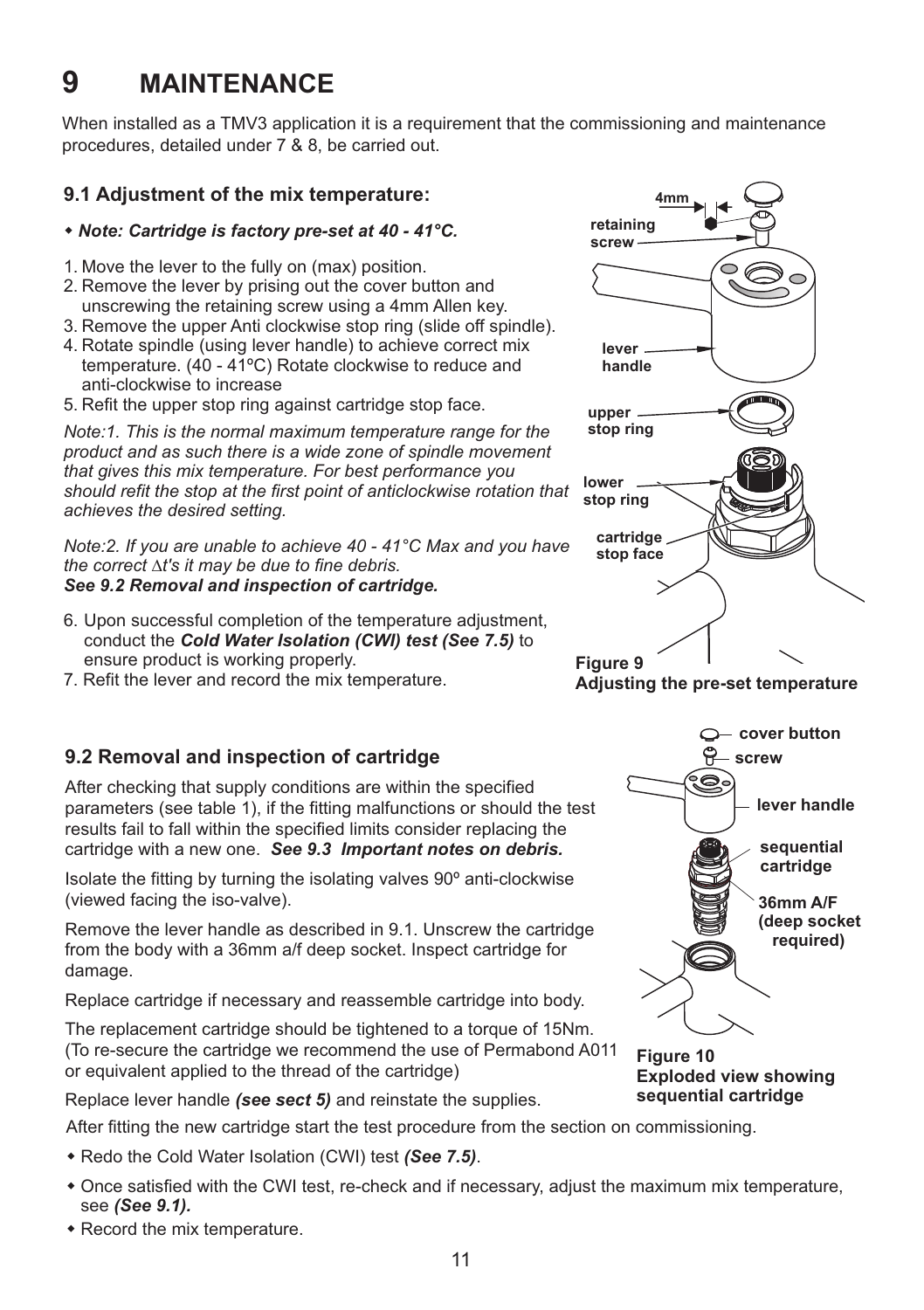#### **9.3 Important notes on debris:**

Although this product is protected by built-in filters, debris can still find its way to the thermostat housing area. This can happen during servicing for example. Remove cartridge *(see section 9.2)* and carry out an inspection.

#### **9.4 Thermostatic Cartridge Ageing:**

Following many years of normal service you may notice the following:

- 1. The need to carry out more frequent adjustment of mixed temperature.
- 2. The thermostatic element may not pass the CWI test.

These issues could be due to the ageing of the thermostat which loses some expansion capability over time.

These are the principle objectives of testing, as they serve to indicate to maintenance staff the declining performance capability of the thermostatic cartridge.

For this reason the audit testing flow chart highlights that 2nd Instance CWI test failure or 2nd instance mixed deviation even with stable 'as commissioned' supply conditions and correct inlet supply ∆t's, is potentially the first indication of the need to replace the cartridge.

#### **9.5 Maintenance cleaning**

On a regular basis the anti-splash nozzle should be inspected and cleaned if necessary. This should be done immediately before sterilising is carried out.

In areas where lime scale build-up is prevalent this will have to be removed. An inhibited proprietary scale solvent can be used such a kettle descaling solvent but it is important to follow the manufacturer's guidelines. After descaling it is important to rinse the parts thoroughly in clean water. Clean carefully and do not use abrasive materials or scrapers.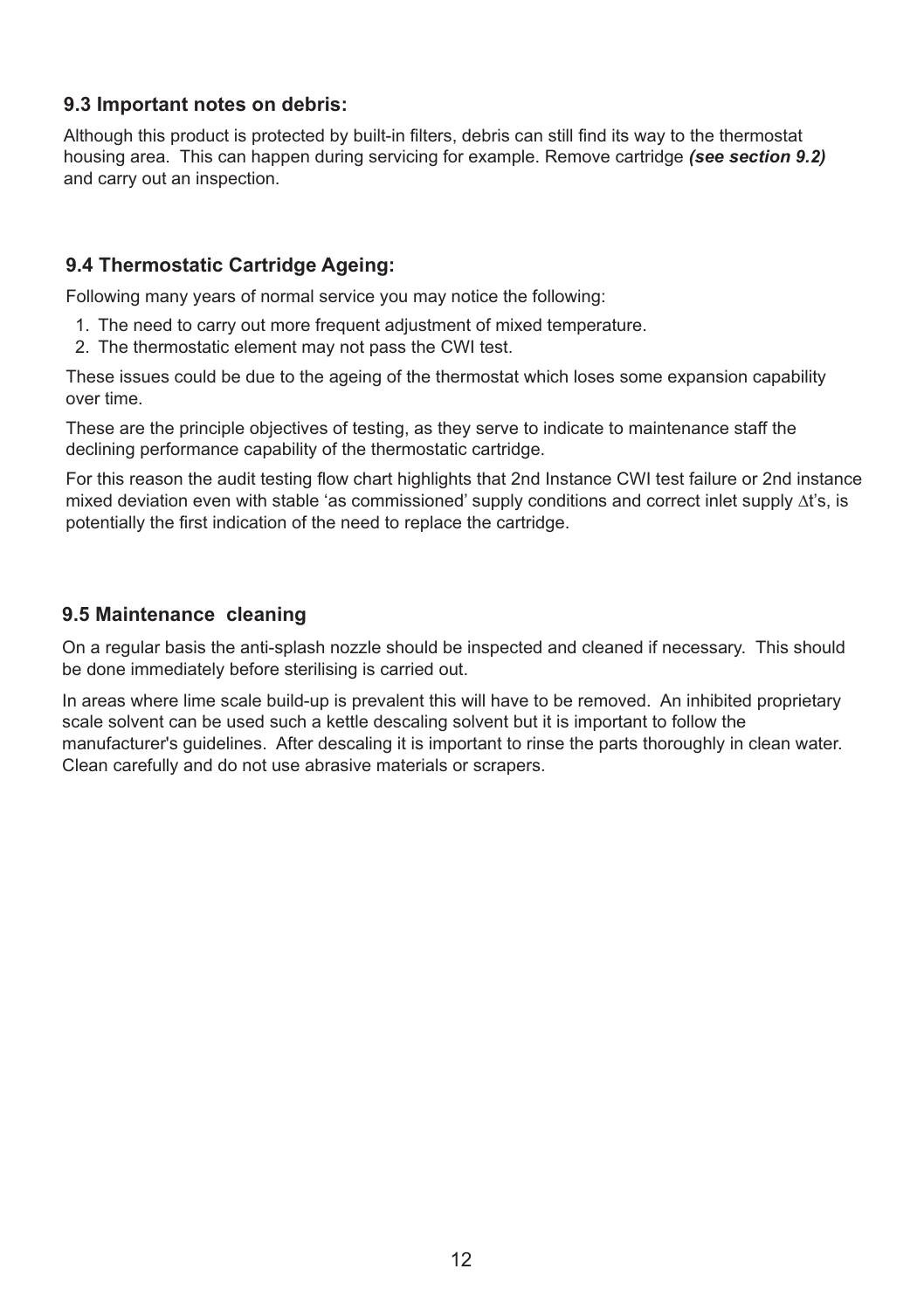#### **10 DISINFECTION**

This fitting is equipped with a disinfecting feature, which allows an engineer to feed water from the hot inlet via a temporary by-pass hose\* into the cold inlet. This hot water then passes through the cold inlet, the thermostatic mixing chamber and out through the mixed water outlet. The temporary bypass hose is inserted into special valve connectors in the maintenance/ disinfection valves (located under the basin or vessel).

#### *Safety Note: Care should be taken when carrying out the following procedure to avoid contact with hot water and hot surfaces. We recommend the use of protective hand wear.*

To disinfect the fitting proceed as follows:

1. Isolate both inlets by turning the isolation valves through 90° anti-clockwise.

2. Remove dust covers from the exposed nipples and push-fit the temporary flexible hose inserting the cold side first and then the hot.

3. Operate the fitting lever in line with the spout position.

4. Now turn the hot isolation valve clockwise. Hot water will now pass from the hot inlet, through the by-pass hose into the cold inlet and thence into the thermostatic mixing chamber and spout. Here by the nature of the thermostatic element it will fully open the cold port. The hot water will then discharge to waste via the fitting's outlet.

#### *See table 3 below for a guide to disinfection temperatures v/s time:*

*\*The temporary bypass hose is available as an optional extra Part No. S8239NU)*



**Table 3**

**1**

| <b>Temperature</b> | <b>Disinfection</b><br>time |
|--------------------|-----------------------------|
| 60°C               | 20 minutes                  |
| 65°C               | 10 minutes                  |
| 70°C               | 5 minutes                   |

Following the recommended disinfection period, turn the hot isolation valve back to the isolation position, turn off the fitting and remove the bypass hose - hot side first then the cold. Turn both isolation valves back to the normal flow position. Check for normal operation of the fitting and replace dust caps.

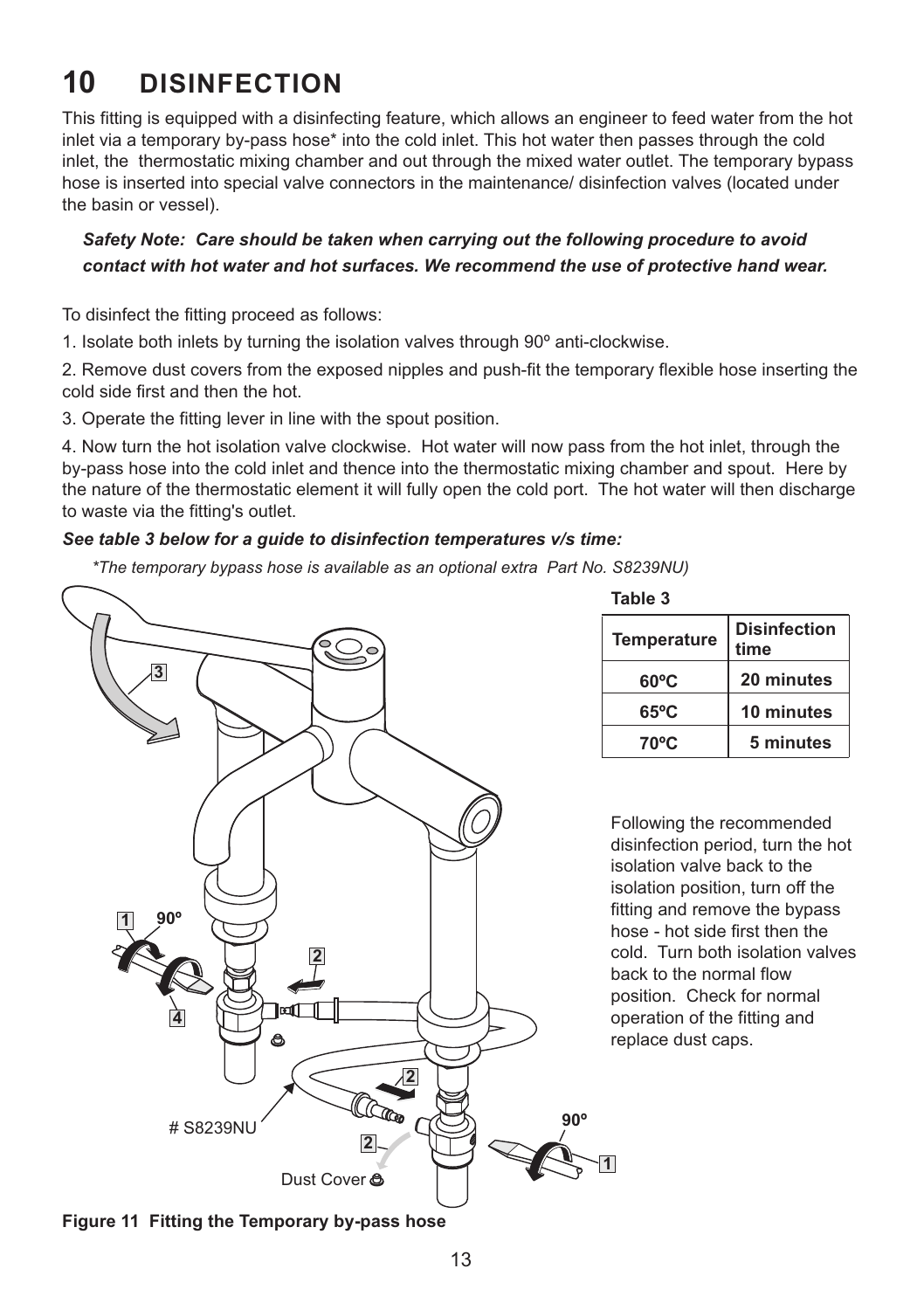#### **ISOLATING VALVES 11**

Isolation valves facilitate 4 activities:

- 1) Cleaning strainers & check valves
- 2) Servicing the cartridge
- 3) Disinfection
- 4) Audit cold water isolation test

#### **Strainers**

To ensure trouble free operation of the fitting, the strainer elements should be checked and cleaned in accordance with the commissioning and servicing guide. (*see section 8)*

To access the strainer element, first close the isolation valves. Prise out the cover cap then unscrew the end cap using a 10 mm Allen key and withdraw the maintenance carrier. The strainer element should be washed with clean water and refitted.



**Figure 12 Exploded view showing strainers check valve and flow regulator**

\*To achieve a suitable flow rate where supply pressures are very low it may be necessary to remove the combined flow regulator *(item 10 figure 13)* and replace with a single check valve *(Item 19 figure 13)* to facilitate thermal disinfection.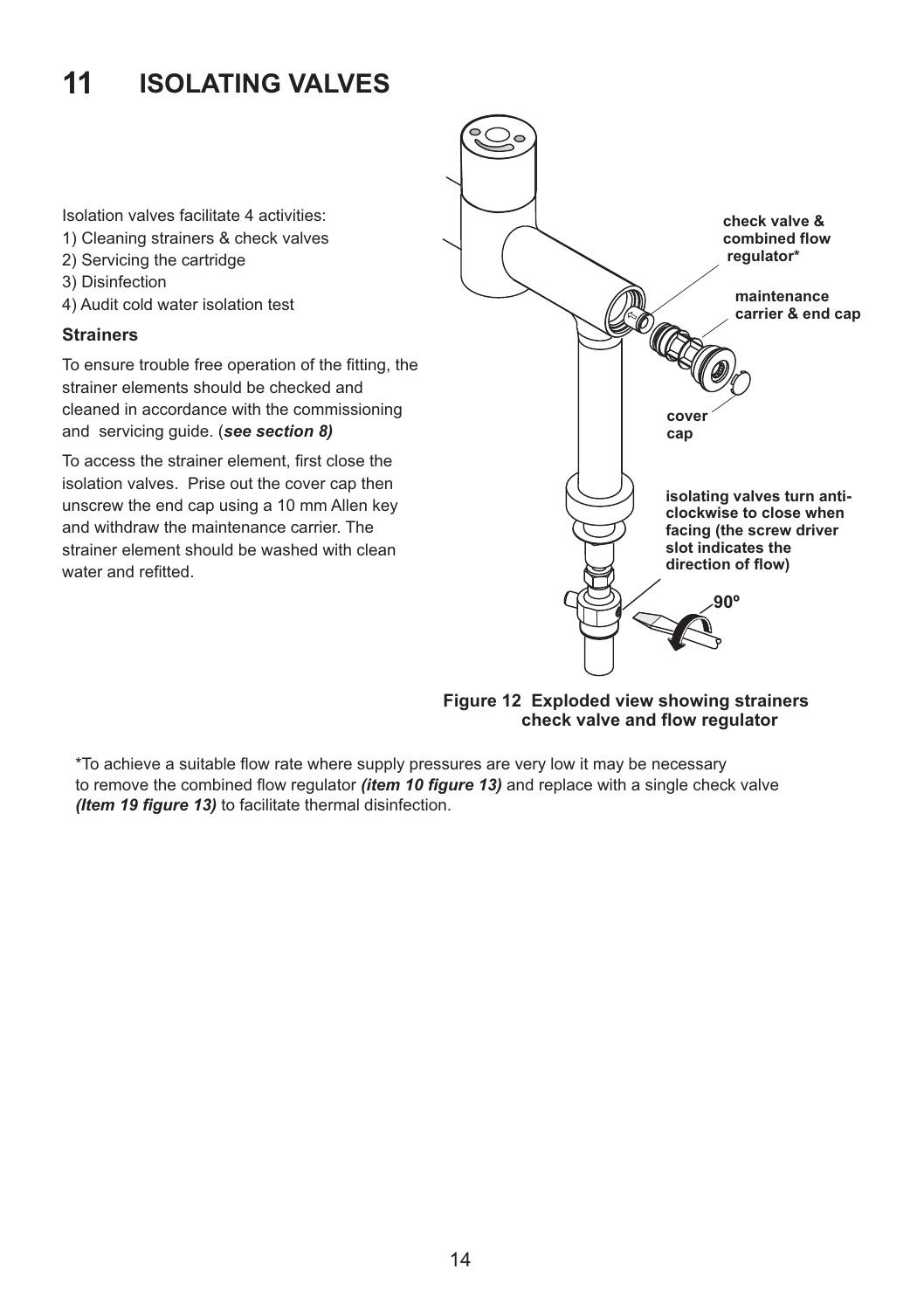### **SPARE PARTS**



**Figure 13a Service Kits available from customer care**